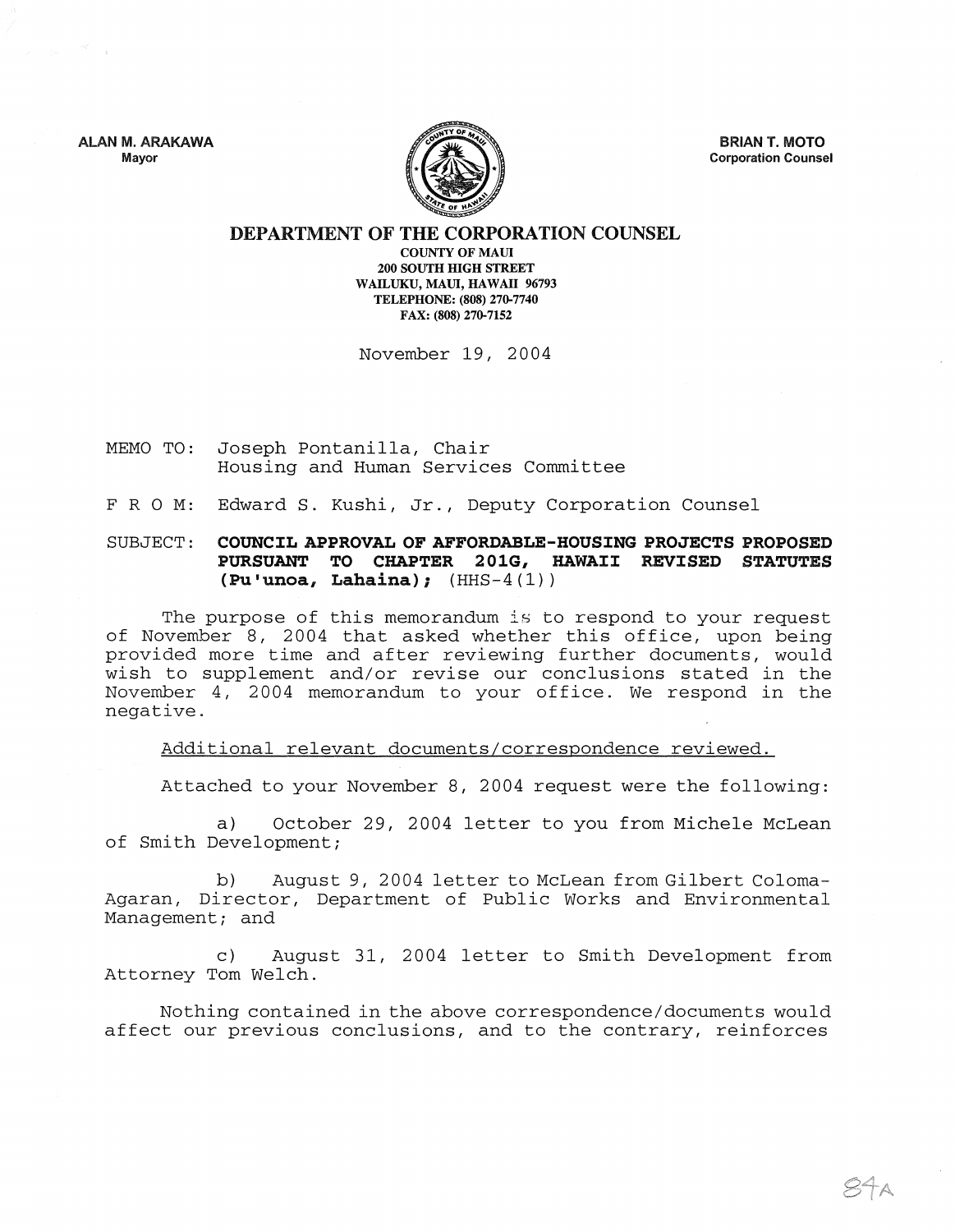Joseph Pontanilla, Chair Housing and Human Services Committee November 19, 2004 Page 2

our position and advice that the "subject project be disapproved for lack of an EA which should have been reviewed and accepted by  $HCDCH"$ <sup>1</sup>.

The October 29, 2004 letter from McLean merely reiterates statements/positions asserted previously by applicant Smith Development.

The August 9, 2004 letter from Director Coloma-Agaran speaks for itself, but in no way addresses, and we believe was not intended to address, the central issue of whether an EA is required or not.

Finally, the August 31, 2004 letter from Attorney Welch recites the issues and applicable case law, but we believe, fails in its analysis. The writer's use of, and dependency on, the term "common sense"<sup>2</sup> to resolve highly complex and much litigated environmental issues is an inadequate basis for an exemption from the requirement of preparing, at a minimum, an environmental<br>assessment ("EA"). Indeed, McLean's November 2, 2004 letter Indeed, McLean's November 2, 2004 letter confirming that the project will entail construction of a new pressurized sewer line in the State right-of-way from the entrance to Pu'unoa Village to the sewer manhole at Dickenson Street lends support to the conclusion that an EA is required.

Based on the above, we confirm our responses to your inquiries as set forth in the November 4, 2004 memorandum. Call if further discussion/clarification is needed.

ESK: In S:\ALL\Advisory\ESK\memo to pontanilla re puunoa 3.wpd

<sup>&</sup>lt;sup>1</sup>November 4, 2004 memorandum to Pontanilla; Section 4, B, at page 10.

 $2A$ uqust 31, 2004 letter from Attorney Tom Welch; "..and common sense says that installation of a sewer line is a minor and routine structure...", at page 2; "... common sense would seem to dictate...", at page 2; "... the application of common sense would indicate that  $\ldots$ ", at page 4.